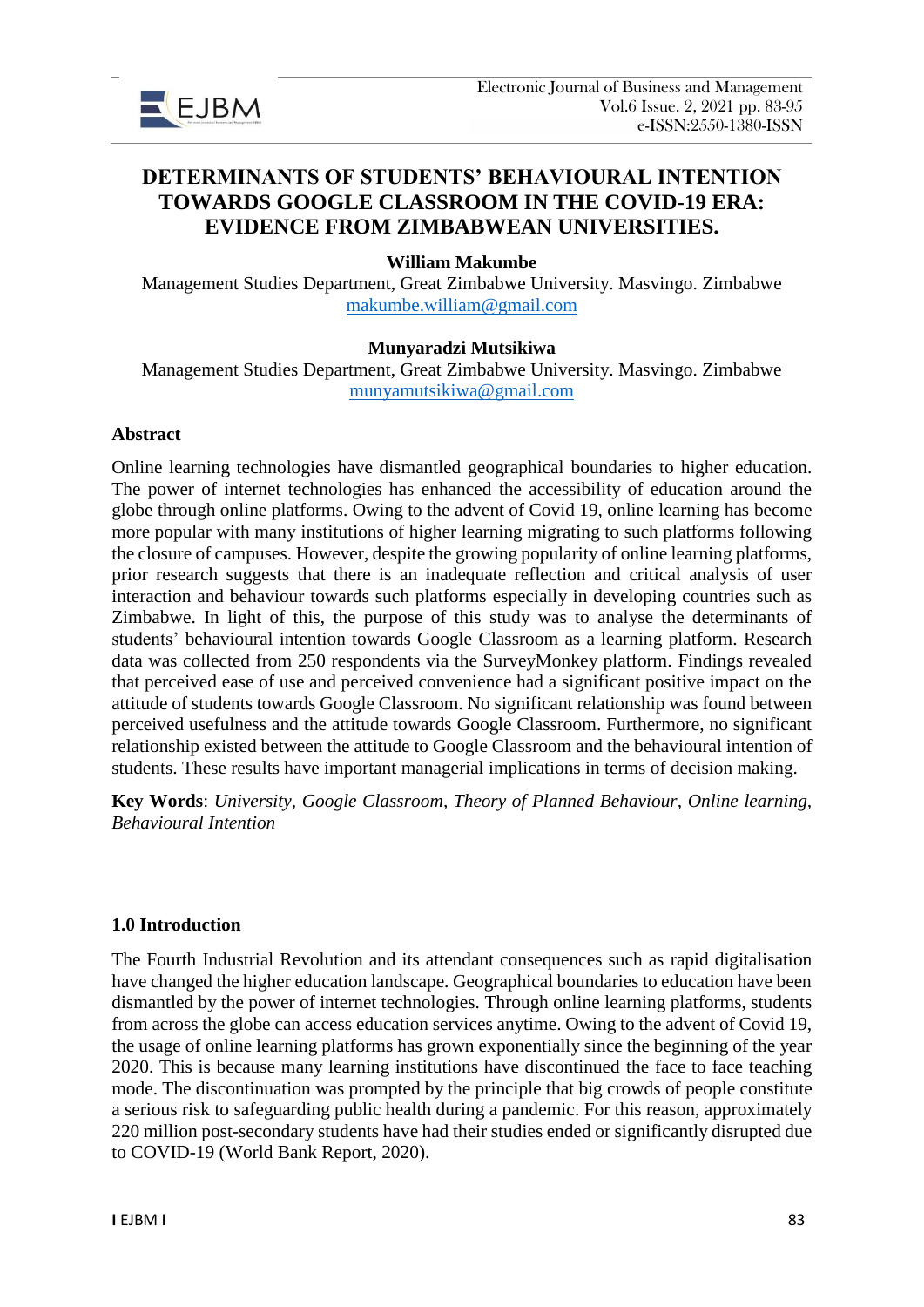

Following the closure of campuses, there has been a gradual migration to online learning platforms (UNESCO, 2020). Online platforms such as Google Classroom, Google Meet, Moodle, Blackboard, Edmondo And Schoology have become prominent media of teaching (Kumar & Bervell, 2019). As the usage of online learning technologies is rising, further research in this area is required for education managers to make informed decisions especially in developing countries such as Zimbabwe where the technological infrastructure is underdeveloped. The most popular online learning management system that has been adopted by most Zimbabwean universities is Google Classroom. As a recently adopted online learning management system in the Zimbabwean university landscape, we feel that there is a need to fully explore the Google Classroom as a mode for delivering lectures.

Several authors have suggested the need to undertake more research on learning management technologies such as Google Classroom. Kumar and Bervell, (2019) argued that there is a need for in-depth research into learning management technologies such as Google Classroom because university students who are mostly millennials do not radically adapt to new technologies. Some students exhibit low technology literacy levels. In support of this, Margaryan, Littlejohn and Vojt (2011) highlighted that there are issues relating to low engagement and adaption in the Google Classroom. Furthermore, authors such as Heggart, (2018) have argued that there has been inadequate reflection and critical analysis on the use of learning technologies in teaching. These arguments strengthen the need for further research into online learning management technologies such as Google Classroom.

Authors such as Abazi-bexheti, Kadriu, and Apostolova-trpkovska (2018) argued that as technologies in education improve, there is always the need to explore user interaction and behaviour. This is important to establish whether the novel technologies are achieving the desired objectives. In support of this, Al-maroof and Al-emran, (2018) suggested that there be extensive research on the acceptance and behavioural intentions of learners towards Google Classroom in higher education as the current literature is limited. Furthermore, authors such as Esteban-Millat, Martinez-Lopez, Pujol-Jover, Gazquez-Abad, Alegret (2018) indicated that the process of accepting technologies influences the behaviour of students towards such technologies. As a result, the introduction of technologies in higher education might be done with little understanding of their impact on the behavioural consequences on students.

In light of this background, as practising academics and educators, we are interested in investigating the inclinations of students towards novel technologies in higher education. Drawing upon the Technology Acceptance Model (TAM), this study sought to investigate the determinants of student's behavioural intention towards the use of Google Classroom in the COVID-19 era. Specifically, the study sought to achieve the following:

- Develop a model of the determinants of students' behavioural intention towards Google Classroom in the context of a university.
- To investigate the relative impact of perceived usefulness, perceived convenience and perceived ease of use on the attitude of students towards Google Classroom.
- To ascertain, the relative impact of the attitude of students on their behavioural intention towards Google Classroom.
- To recommend appropriate strategies in support of the findings of this study.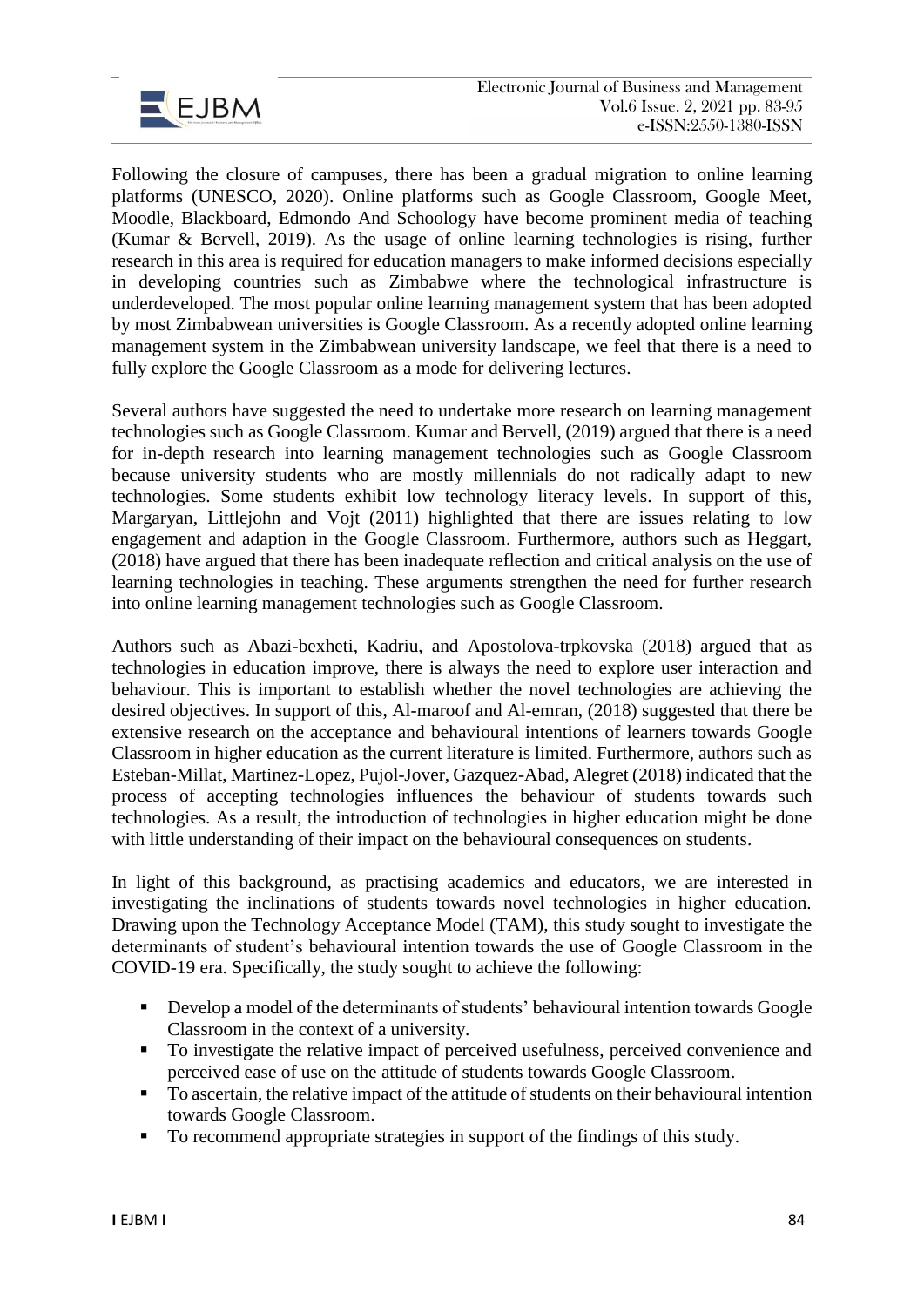

The rest of the paper is organised as follows: Section 2 briefly explains the concept of the Google Classroom; in Section 3 - the theory underpinning this research and hypotheses are developed; Section 4 describes the methodology used for the collection and analysis of data and the results of such analysis. The findings are discussed in Section 5, followed by implications, and limitations.

# **2.0 Literature Review**

## **Google Classroom**

Kumar and Bervell, (2019) defined the Google Classroom as a free web-based learning management platform that allows anyone to create and manage classes online provided that they have a google account. This learning platform has become the most rapidly adopted learning management tool in higher education (Jakkaew and Hemrungrote, 2017). Jordan and Ducket (2018) opined that Google Classroom is more beneficial compared to other learning management tools because it is easily accessible, free, easy to use and very reliable. In support of this Al-maroof and Al-emran, (2018) argued that Google Classroom simplifies studentteacher communication and provides a streamline of workflow from students hence the rising popularity of this platform. Iftakhar, (2016) also indicated that Google Classroom has been widely adopted because it is easy to use, free, flexible and mobile-friendly.

## **3.0 Theoretical Framework and Hypothesis Development**

To comprehend the determinants that influence students intentions towards Google Classroom, many theories have been used. One such theory is the Technology Acceptance Model (TAM). This theory was developed from the Theory of Reasoned Action (Ajizen & Fishbein, 1980) by Davis (1989). This theory posits that perceived usefulness and perceived ease of use determine an individual intention to use a system (Punnoose, 2012). Hsu, Chang, Lou, and Luo, (2013) stated that the TAM was developed specifically for investigating the impact of technology on users behaviour. Hence Punnoose, (2012) argued that this model is capable of explaining user behaviours such as student intentions on a broad range of end-user computing technologies. Other external variables can be used to strengthen the TAM, one such variable is the perceived convenience (Hsu et al., 2013). Based on the TAM model we can develop our hypotheses as explained in the next section.

## **Perceived Usefulness**

Perceived Usefulness is the degree to which a person believes that the use of technology will produce better outcomes (Farahat, 2012). Punnoose (2012) also sees perceived usefulness as the degree to which a particular system would enhance performance. In the context of this study, it implies that if students believe that Google Classroom can facilitate the achievement of stated outcomes then they can have a favourable attitude towards the platform. This is supported by Ifinedo (2018) research study which concluded that Perceived Usefulness had a positive impact on the attitude towards learning technology. We can thus propose the first hypothesis as:

*H1: Perceived Usefulness has a positive impact on the Attitude towards Google Classroom.*

## **Perceived Ease of Use**

Perceived Ease of Use refers to the belief that applying an actual product would be effortless (Buabeng-andoh, 2020). In support of this view, Punnoose, (2012) defined the perceived ease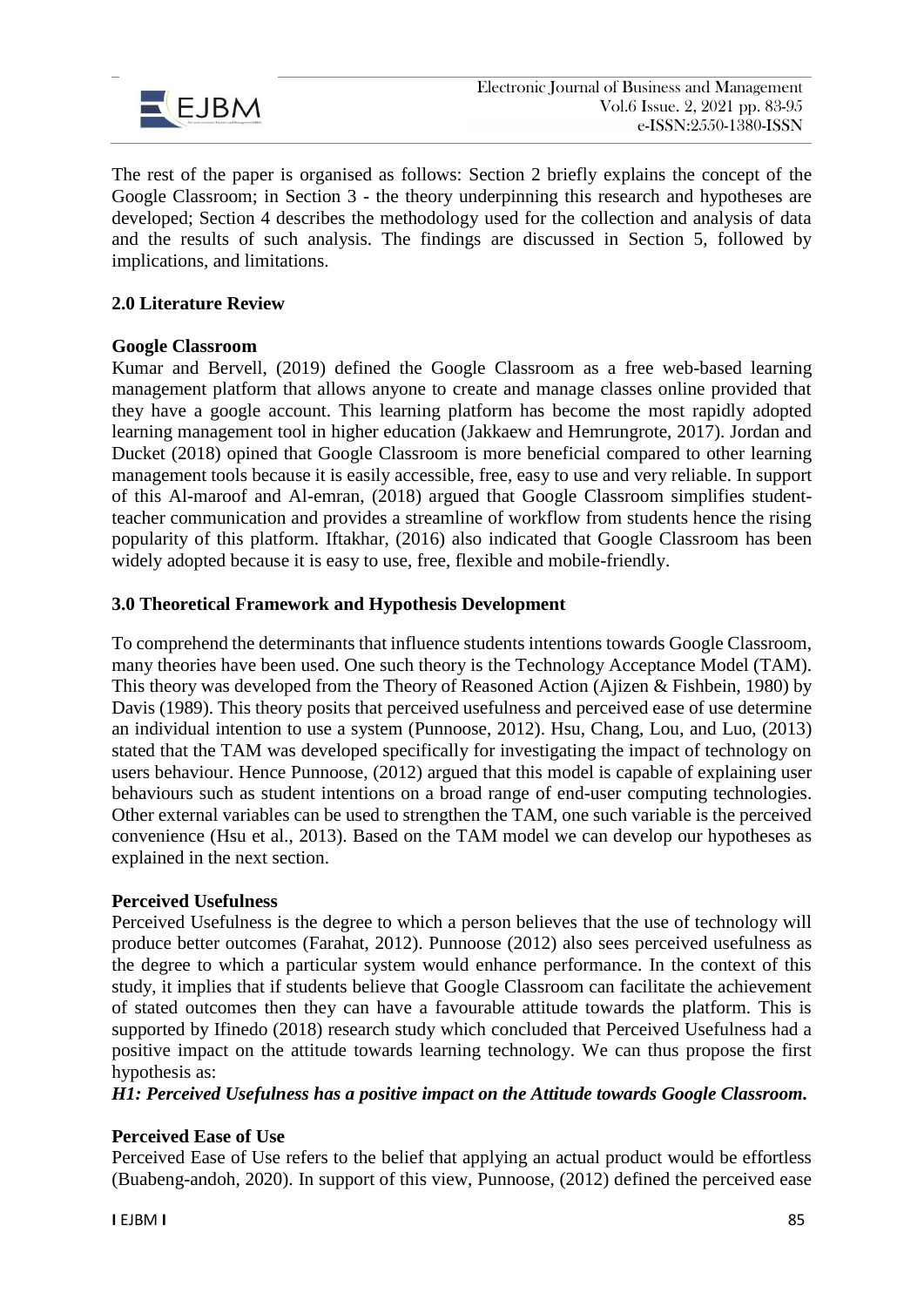

of use as how much effort an individual commits to perform a certain behaviour. All this implies that if students believe that Google class is easy to use they can develop a positive attitude towards the usage of the platform. Ifinedo, (2018) concluded that perceived ease of use had a positive effect on attitude. Teo, (2018) opined that if users perceive technology to be easy to use, the attitude towards technology increases. We thus propose the second hypothesis as follows:

# *H2: Perceived Ease of Use has a positive impact on the Attitude towards Google Classroom.*

## **Perceived Convenience**

Perceived Convenience refers to individual preference for convenient products and services(Hsu et al., 2013). In most cases, users of technology would like to spend less time and effort when using a product. In the context of this study, students can develop a positive attitude to Google Classroom if it is effortless to use the system during learning. Previous research has established a positive relationship between perceived convenience and attitude towards online learning (see Chang, Yan & Tseng, 2012; Hsu et al., 2013). We thus propose the third hypothesis as follows:

*H3: Perceived Convenience has a positive impact on the Attitude towards Google Classroom* 

## **Attitude towards Use**

Attitude towards use refers to the extent to which a user experiences positive feelings in using technology (Teo, 2018). Uses of learning technology can either develop negative or positive feelings towards engaging in a certain behaviour towards technology (Ifinedo, 2018). If the user perceives that learning technology is convenient, useful and easy to use a positive attitude can develop. We can thus develop the fourth hypothesis as follows:

*H4: Perceived ease of use, Perceived usefulness and Perceived Convenience have a positive relationship with the attitude towards Google Classroom.* 

## **Behavioural Intention**

This refers to a cognitive representation of a person's readiness to perform a given behaviour (Punnoose, 2012)**.** Students might be ready or not ready to use Google Classroom depending on their attitude. Teo, (2018) stated that the intention to use is influenced by the attitude. This implies that if the attitude towards Google Classroom is positive, this results in positive behavioural intention. We can thus propose the fifth hypothesis as follows:

**H5: Attitude towards Google Classroom positively influences the behavioural intention towards its use.**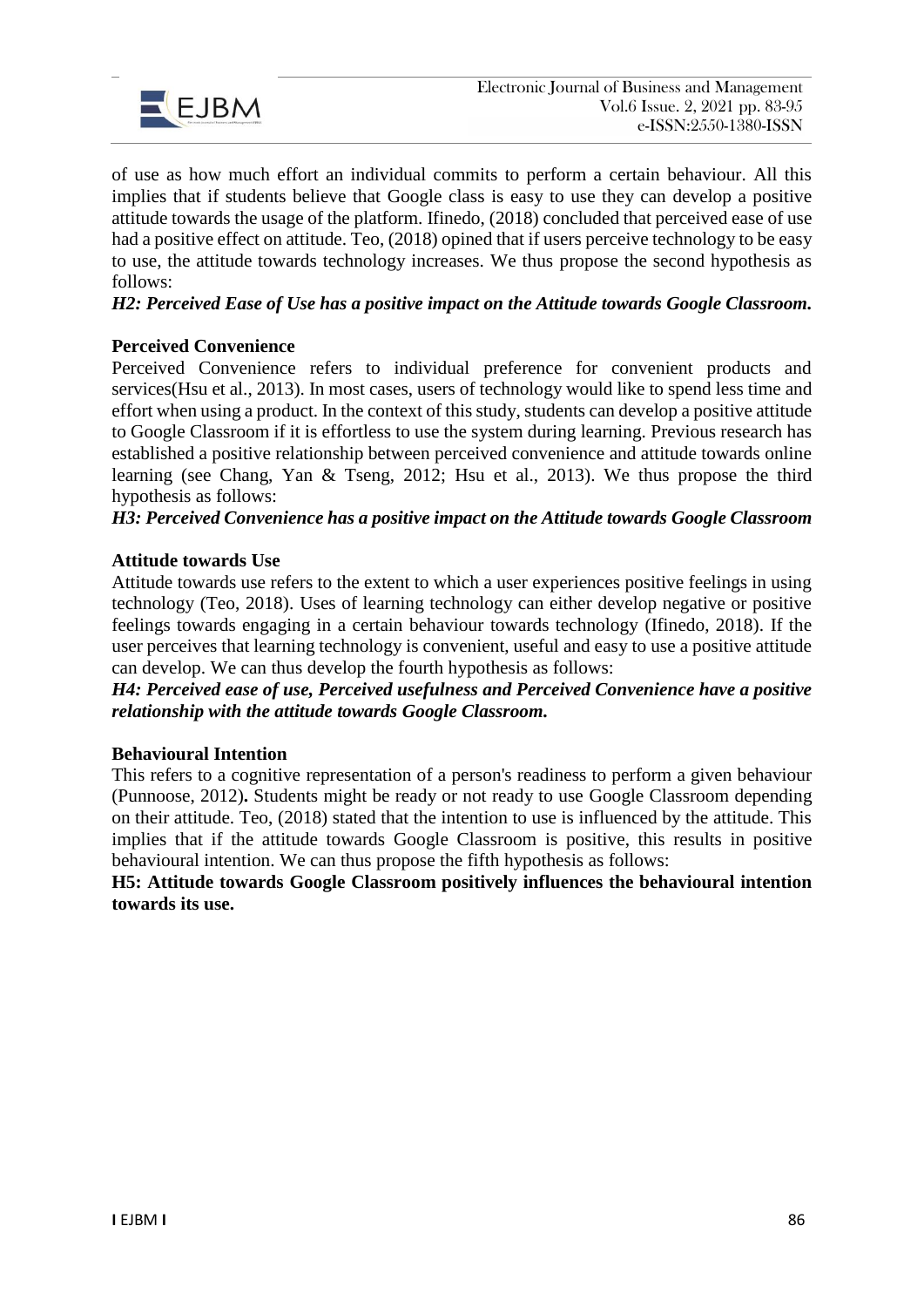

From the analysis above, we developed the research model as indicated below:



**Figure 1: Research Model**

# **Summary of Hypothesised Relationships:**

H1: There is a positive relationship between perceived usefulness and attitude towards Google Classroom

H2: There is a positive relationship between perceived ease of use and the attitude towards Google Classroom

H3: There is a positive relationship between perceived convenience and the attitude towards Google Classroom

H4: There is a positive relationship between the attitude towards Google Classroom and the behavioural intention of students.

# **4.0 Methodology**

# **Survey Instrument**

The questionnaire was adapted from previously used and validated scales. To make sure that the instrument had face validity (Cooper and Schindler, 2014) a pre-test was conducted using students who had been exposed to Google Classroom. After pre-testing the questionnaire a few changes were made to the item statements so that they could be contextualised to reflect the specific study context. The outcome was the construction of a structured questionnaire with a five-point Likert scale that was employed to collect data.

To measure perceived usefulness value, 4-items which were adapted from Al-maroof and Alemran, (2018) and Ifinedo, (2018) were used. Perceived convenience was operationalized using 4 items that were adapted from Berry, Seiders, and Grewal (2002) and Colwell, Aung, Kanetkar, and Holden (2008). The three items that were employed to measure perceived ease of use were adapted from Al-maroof and Al-emran (2018). The three items for measuring attitude towards Google Classroom were adapted from Ifinedo, (2018). Behavioural Intention was operationalised using four items adapted from Ifinedo, (2018) and Al-maroof and Alemran, (2018). The questionnaire consisted of two sections that measure demographic data and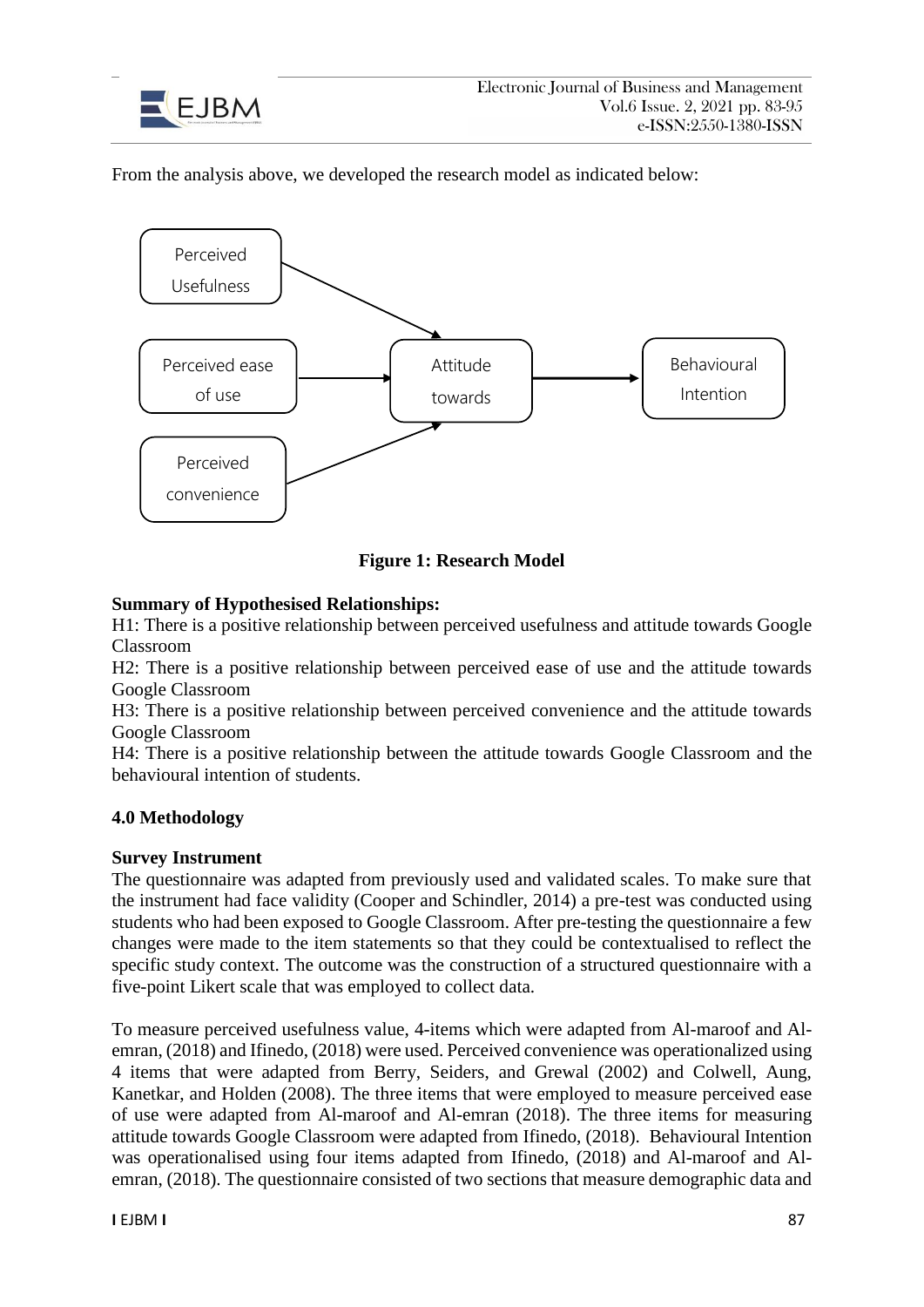

the five constructs of the study namely: perceived usefulness, perceived convenience, perceived ease of use and behavioural intention. The questionnaire is depicted in Appendix 1.

## **Sampling and Data Collection**

This study employed a descriptive research design to test the proposed conceptual model. The target participants of this study were Bachelors and Master students enrolled for commercial degrees at five universities namely: Africa University, Great Zimbabwe University, Midlands State University, Reformed Church in Zimbabwe and the University of Zimbabwe. Using email addresses obtained from the respective university administrators, a simple random sampling technique was applied to select the respondents for this study. The sample size for this study was 300 participants. The choice of this size was guided by Yamane (1967) consideration for determining sample size.

As the collection of data was done during the Covid-19 induced shutdown period, the SurveyMonkey platform was used to administer the structured questionnaire. After accounting for questionnaires with errors, 250 questionnaires were used for data analysis. Data analysis was done with the use of SPSS/AMOS software version 26.0.

## **Data Analysis**

## **Demographic Profile of Respondents**

Out of a total of 250 respondents, 52 per cent were females, constituting the majority and 48 per cent were males. The majority of the respondents (41.2%) were aged between 20-25 years, followed by those aged between 26-30 years. Thus, the majority of the respondents were generally young and middle-aged students. These are students who have just graduated from high school and also those employed but attending university classes on the block release programme. Concerning education, the majority of the respondents (60%) had high education and those with a college education (46.6%) were the second-largest group – these were students pursuing Master Programmes. (See statistics in Table 1).

| Variable                   | Frequency | Percentage |
|----------------------------|-----------|------------|
| Gender                     |           |            |
| Male                       | 120       | 48         |
| Female                     | 130       | 52         |
|                            |           |            |
| $\frac{\text{Age}}{20-25}$ | 103       | 41.2       |
| $26 - 30$                  | 78        | 31.2       |
| $31+$                      | 69        | 27.6       |
| Education                  |           |            |
| <b>High School</b>         | 150       | 60         |
| College/university         | 70        | 46.6       |
| Other                      | 30        | 12         |

## **Table 1: Demographic profile of respondents (N = 250)**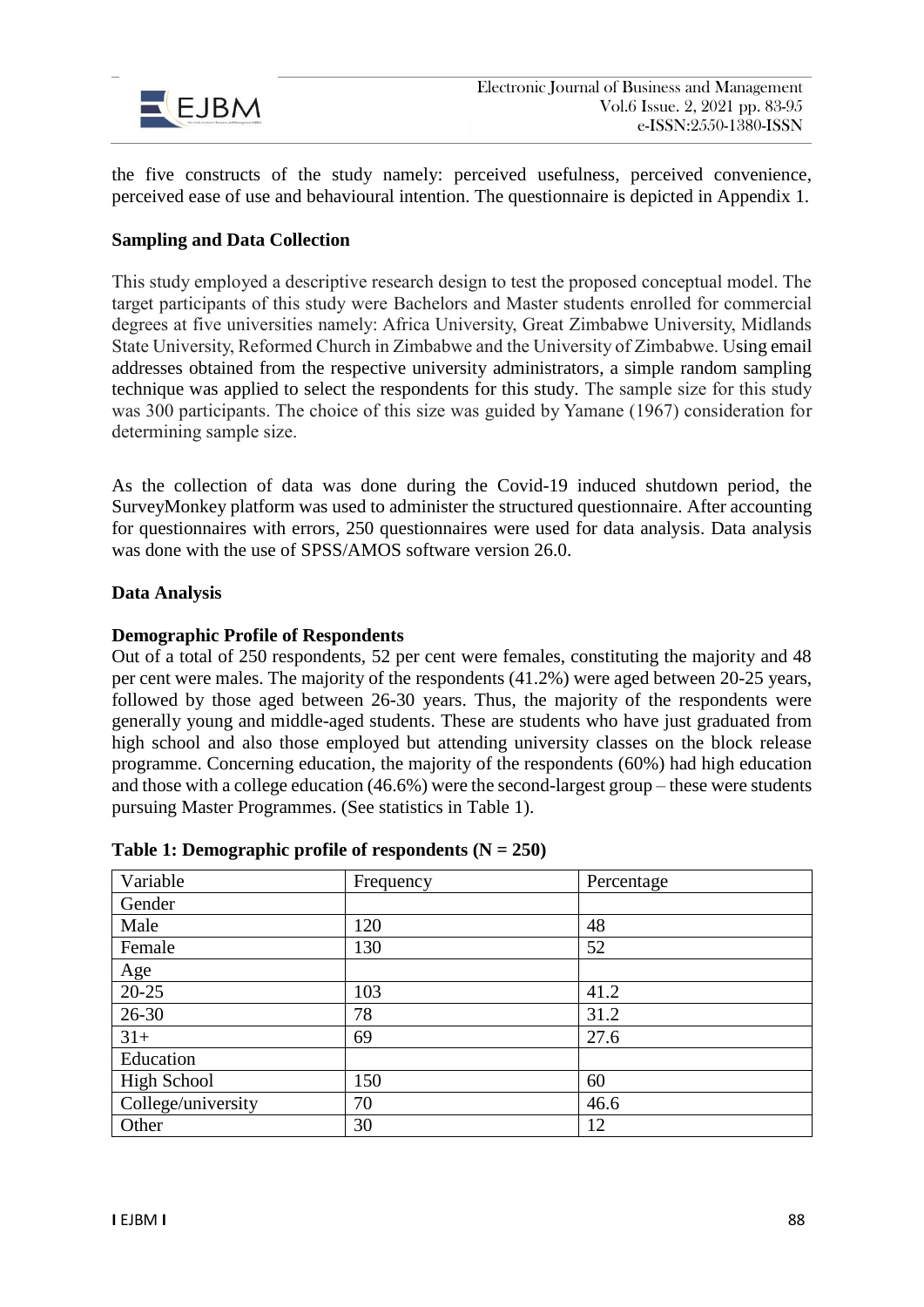

# **Descriptive Statistics, Reliability, and Validity**

To evaluate the reliability of the scales used to measure the research constructs, Cronbach's alpha was employed. Nunally (1978) recommended that for a scale to be reliable it should have a value of at least .7. Accordingly, all the reliability index values exceeded the recommended values, thus the scales were reliable. For the examination of construct validity, both convergent and discriminant validity were tested. We employed average variance extracted(AVE) and composite reliability(CR) to test the convergent validity and all the values were above the .5 and .7 as recommended by Fornell and Larcker (1981). However, PU3, PU4 and PEU5 were dropped to improve the AVE and CR. Table 2 depicts the reliability and convergent values.

| Construct                      | <b>Item</b>      | <b>Mean</b> | <b>Standard</b><br>deviation | <b>CFA</b><br>Factor<br>loading | Cronbach's<br>alpha | Average<br>variance<br>explained<br>$\geq .50$ | Composite<br>reliability |
|--------------------------------|------------------|-------------|------------------------------|---------------------------------|---------------------|------------------------------------------------|--------------------------|
| Perceived usefulness           | PU1              | 3.01        | 1.418                        | .810                            | .846                | .65                                            | .72                      |
|                                | PU <sub>2</sub>  | 3.18        | 1.327                        | .830                            |                     |                                                |                          |
|                                | PU <sub>3</sub>  | 2.79        | 1.189                        | .780                            |                     |                                                |                          |
| Perceived<br>of<br>ease<br>use | PEU1             | 3.55        | 1.258                        | .910                            | .918                | .74                                            | .73                      |
|                                | PEU <sub>2</sub> | 3.31        | 1.253                        | .850                            |                     |                                                |                          |
|                                | PEU <sub>3</sub> | 3.32        | 1.219                        | .820                            |                     |                                                |                          |
|                                | PEU4             | 3.31        | 1.263                        | .850                            |                     |                                                |                          |
| Perceived                      | PC <sub>1</sub>  | 3.00        | 1.286                        | .860                            | .814                | .53                                            | .78                      |
| Convenience                    |                  |             |                              |                                 |                     |                                                |                          |
|                                | PC <sub>2</sub>  | 3.02        | 1.323                        | .870                            |                     |                                                |                          |
|                                | PC <sub>3</sub>  | 3.12        | 1.072                        | .410                            |                     |                                                |                          |
|                                | PC <sub>4</sub>  | 3.20        | 1.182                        | .460                            |                     |                                                |                          |
|                                | PC <sub>5</sub>  | 3.15        | 1.354                        | .780                            |                     |                                                |                          |
| Attitude                       | AT1              | 2.90        | 1.125                        | .690                            | .883                | .66                                            | .79                      |
|                                | AT2              | 3.20        | 1.231                        | .860                            |                     |                                                |                          |
|                                | AT3              | 3.22        | 1.229                        | .860                            |                     |                                                |                          |
|                                | AT4              | 2.89        | 1.313                        | .830                            |                     |                                                |                          |
| Behavioural                    | BI1              | 2.90        |                              | .810                            | 0.870               | 0.63                                           | 0.71                     |
| Intention                      |                  |             |                              |                                 |                     |                                                |                          |
|                                | BI2              | 3.00        |                              | .850                            |                     |                                                |                          |
|                                | B <sub>I3</sub>  | 3.12        |                              | .790                            |                     |                                                |                          |
|                                | BI4              | 3.13        |                              | .720                            |                     |                                                |                          |

**Table 2: Descriptive Statistics, Reliability and Validity Indices of the Measurement Model**

# **Discriminant Validity**

To assess the discriminant validity of the model, the average variance extracted was compared to the squared inter-item correlations. As recommended by Fornell and Larcker (1981), all the values of the average variance extracted were greater than the squared inter-item correlations of the constructs and as shown in Table 3 the model had discriminant validity.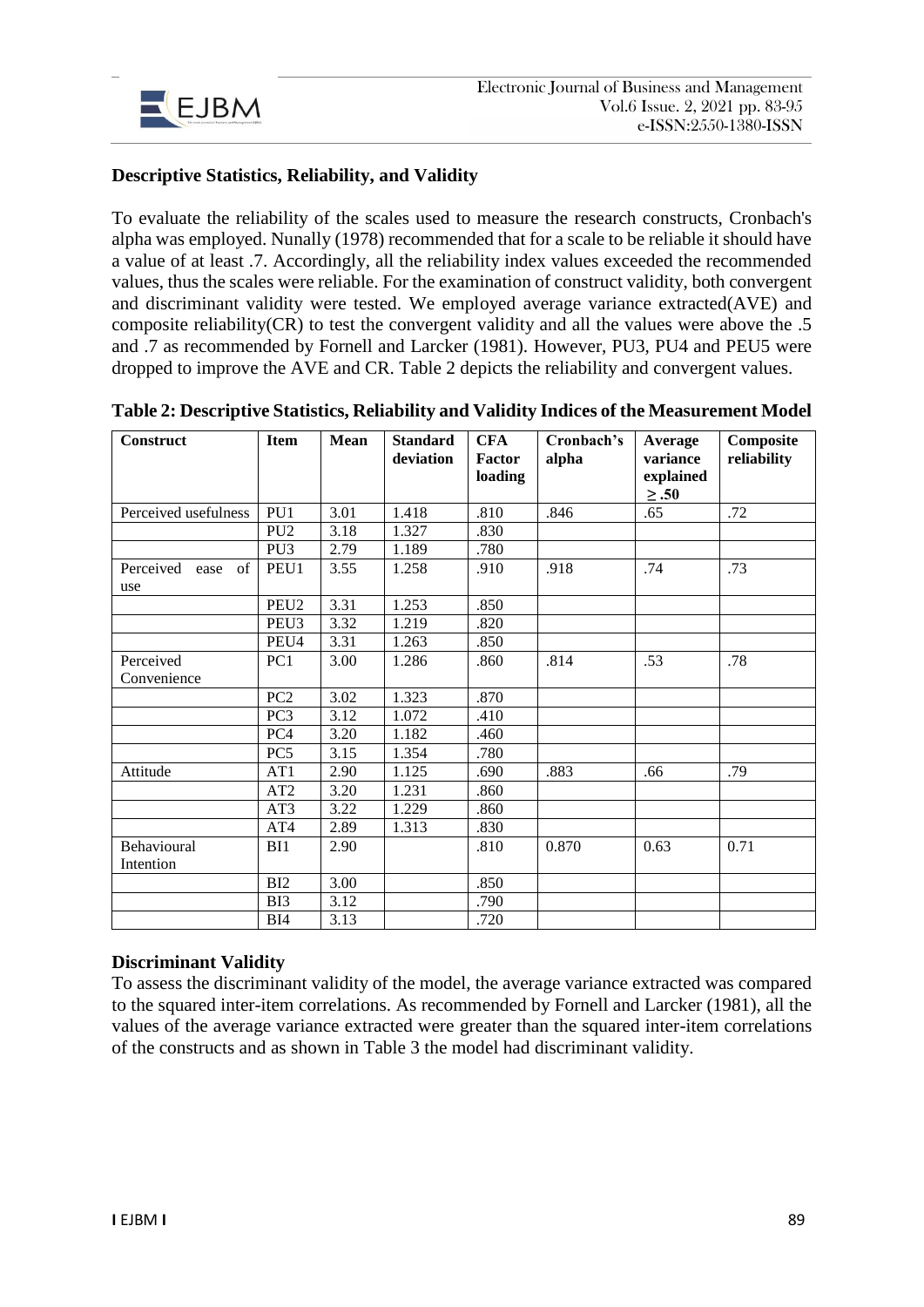

| <b>Constructs</b>        | <b>Perceived</b><br>usefulness | Perceived ease<br>of use | Perceived<br>convenience | <b>Attitude</b> | <b>Behavioural</b><br><b>Intention</b> |
|--------------------------|--------------------------------|--------------------------|--------------------------|-----------------|----------------------------------------|
| Perceived<br>usefulness  | .7871                          |                          |                          |                 |                                        |
| Perceived ease<br>of use | .335                           | .7734                    |                          |                 |                                        |
| Perceived<br>convenience | .146                           | .261                     | .7651                    |                 |                                        |
| Attitude                 | .534                           | .456                     | .4380                    | .7960           |                                        |
| Behavioural<br>Intention | .232                           | .417                     | .263                     | .5801           | .8001                                  |

## **Table 3: Discriminant Validity**

The diagonal values in bold represent the average variance extracted and the other values represent inter-item correlations.

## **Confirmatory Factor Analysis**

The suitability of data for factor analysis was assessed using the Kaiser-Meyer Olkin and Bartlett's Test of Sphericity. The KMO value was .90 above the minimum recommended value of .6 and the Bartlett's of Sphericity was significant at  $p = .000$ , rendering the sample adequate to run factor analysis.

To examine the relationships among the constructs the data analysis followed two steps. First, confirmatory factor analysis was conducted to calculate the goodness-of-fit of the proposed measurement model. Second, structural equation modelling was then performed later. To evaluate the model fit of the model the researchers used CMIN, NFI, IFI, TLI, CFI, and the RMSEA. After running the confirmatory factor analysis for the model, the results indicated that the model was good because it fitted the data (Hair et al., 2010). The model fit indices that were obtained from the confirmatory factor analysis are as follows: CMIN=1.242;  $p = .000$ ; NFI = .927; IFI = .985; TLI = .982; CFI = .985; RMSEA = .033.

## **Structural Equation Modelling**

Structural equation modelling was employed to examine the model fit and assess the path relationships in the model. The relationships among, perceived usefulness, perceived convenience, perceived ease of use, attitude and behavioural intention were estimated. Overall, the model fit indices indicates a good fit (CMIN/DF=1.242, NFI = .925; IFI = .985; TLI = .982;  $CFI = .984$ ; RMSEA = .033). The path indices of the structural relationships are shown in Figure 2 below.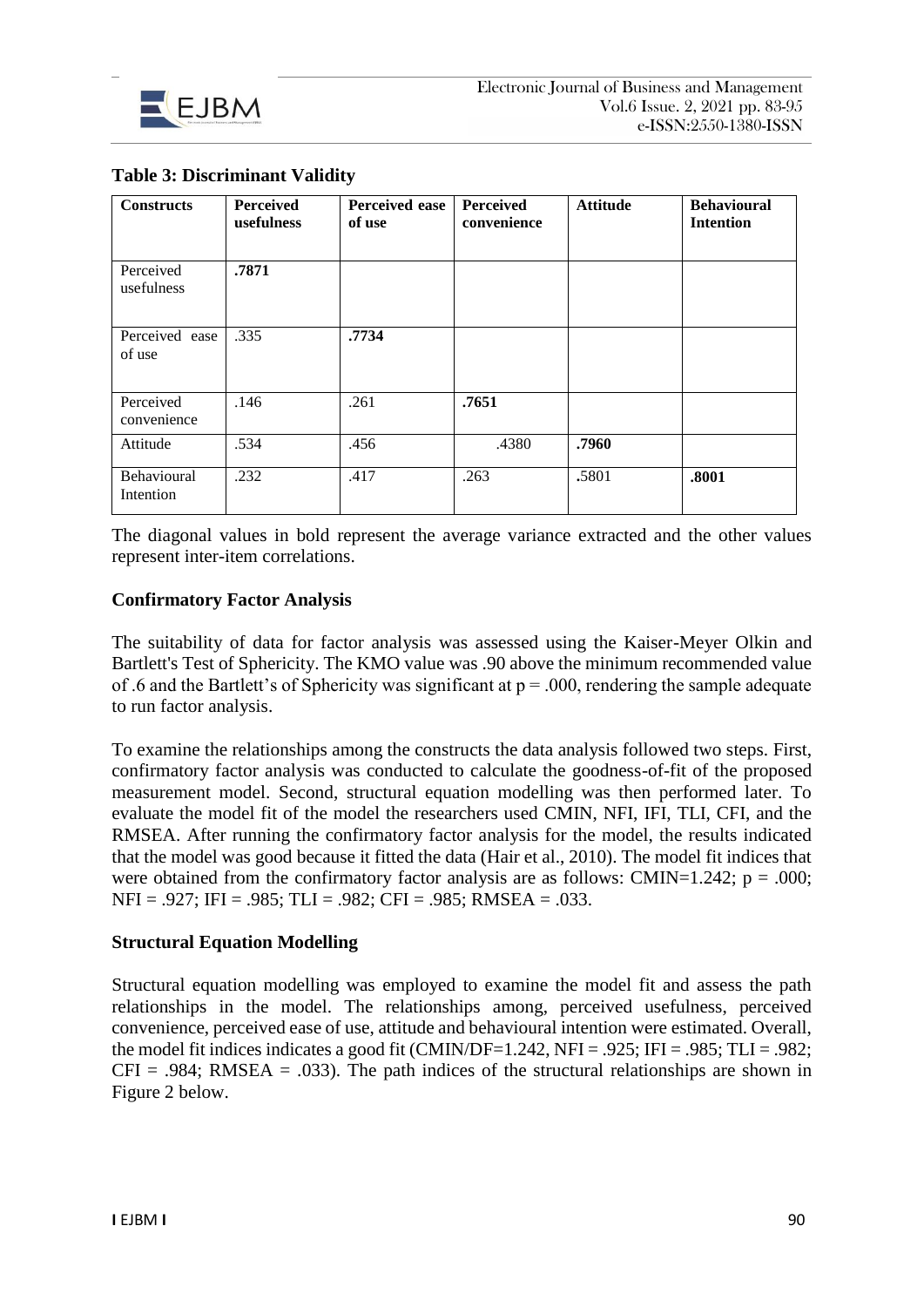



**Figure 2: Structural Equation Modelling Results**

Table 4 shows the results of the SEM. The results suggest that perceived usefulness did not have a significant influence on the attitude of the student towards using Google Classroom (β  $= .097$ ;  $p = .253$ ), thus H1 is rejected. Perceived ease of use had a significant impact on the attitude of students towards Google Classroom use ( $\beta$  = .583; p = .000), thus H2 is accepted. Perceived convenience had a positive impact on the attitude of students towards Google Classroom ( $\beta$  = .190; p = .007), hence H3 is supported. The attitude towards Google Classroom had an insignificant impact on the behavioural intention to use Google Classroom ( $\beta$  = .047;  $p = .444$ ) thus H4 was rejected. The hypothesis results are shown in Table 4 below:

| Hypothesis   Path |                                      | Beta value   P-value |        | Decision |  |
|-------------------|--------------------------------------|----------------------|--------|----------|--|
|                   |                                      | (ß)                  | < 0.05 |          |  |
| H1                | Perceived usefulness >>>>>attitude   | .097                 | .253   | Reject   |  |
|                   | towards Google Classroom             |                      |        |          |  |
| H2                | Perceived ease of use>>>>>> attitude | .583                 | .000   | Accept   |  |
|                   | towards Google Classroom             |                      |        |          |  |
| H <sub>3</sub>    | Perceived convenience>>>>>attitude   | .190                 | .007   | Accept   |  |
|                   | towards Google Classroom             |                      |        |          |  |
| H <sub>4</sub>    | Attitude towards Google Classroom    | .047                 | .444   | Reject   |  |
|                   | >>>>>>behavioural intention          |                      |        |          |  |

## **Table 4: Hypotheses Testing**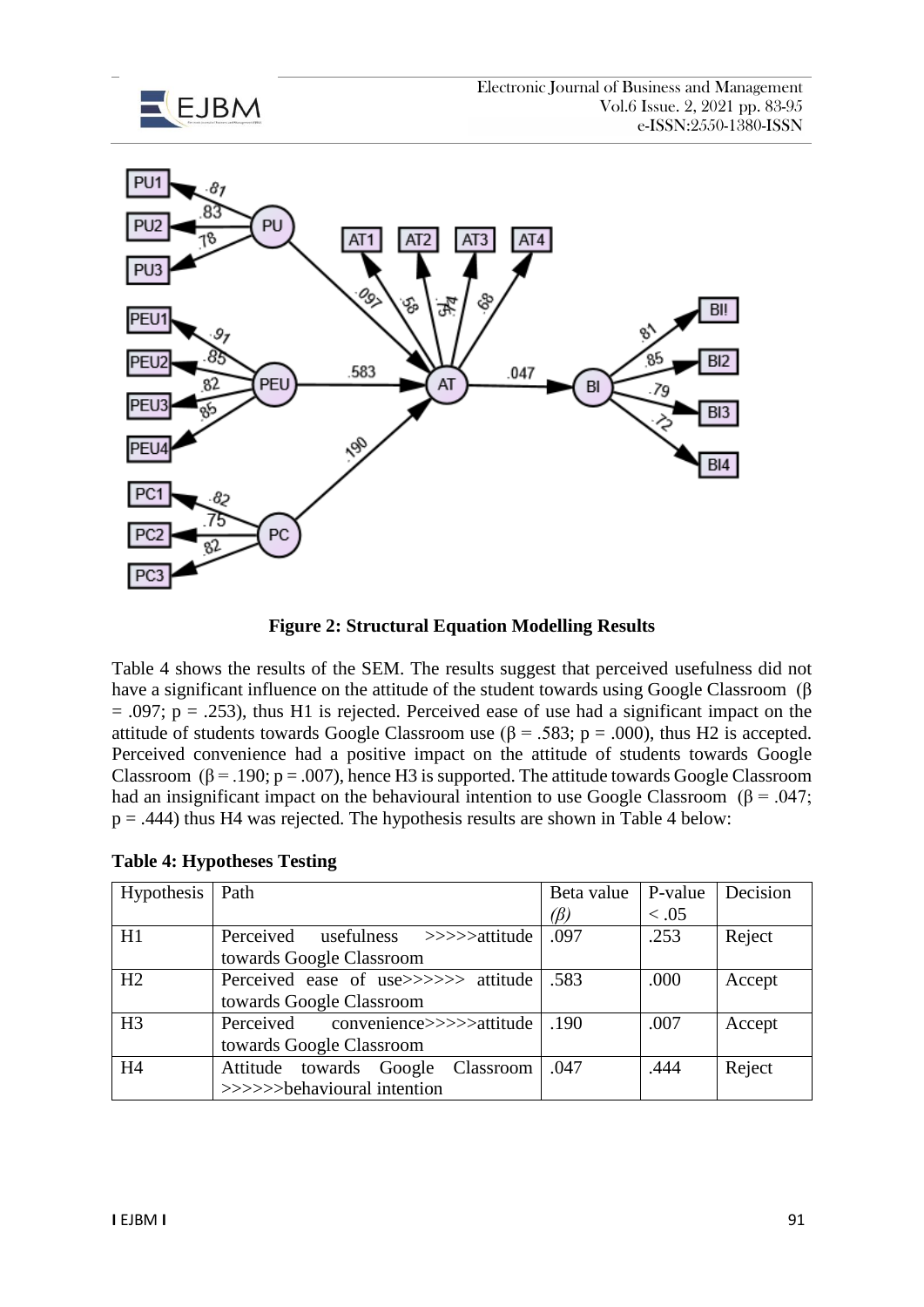

## **5.0 Discussion**

This study aimed at exploring the determinants that influence university students' intention to use Google Classroom through the integration of the Theory of Reasoned Action and the Technology Acceptance Model. Five constructs were used to build the model tested in this study. These were perceived usefulness, perceived ease of use, perceived convenience, attitude and behavioural intention to use. The work presents four main findings:

First, perceived usefulness did not have a significant influence on the attitude of students towards the use of Google Classroom ( $\beta$ =.097, p>.05). This is contrary to previous studies (see Ansong-Gyimah, 2020; Farahat, 2012; Hsu et al., 2013; Ifinedo, 2018). One plausible explanation for this result might be due to the participating students in the study experiencing learning challenges with Google Classroom during the conduct of lectures. Some students indicated that, in a google class lecture, it is difficult for students to understand some concepts because in-class participation is highly reduced. Furthermore, poor internet network and the cost of the internet may mean that some students are excluded from the learning process. This may result in some students believing that Google Classroom is not useful hence develop a negative attitude.

Second, perceived ease of use was found to have a significant impact on the attitude towards google class ( $\beta$ =.583, p=.000). The result in this study is in agreement with observations in previous studies that showed that students' perceptions of the ease of use of Google Classroom learning platform positively influence their attitudes towards such platform (see Ansong-Gyimah, 2020; Buabeng-andoh, 2020; Farahat, 2012; Hsu et al., 2013; Ifinedo, 2018). This may be because Google Classroom is user friendly. Once logged onto the system the steps to use the system are laid out hence students find such a platform easy to use. The uploading of assignments and writing emails to instructors are easy to follow because the steps to carry out such activities are indicated on the platform.

Third, perceived convenience was found to have a significant impact on the attitude towards Google Classroom ( $\beta$ =.190, p<.005). This is consistent with the findings of authors such as Hsu et al(2013). Google Classroom has become convenient for students because the platform allows them to participate in class whilst they are at home, travelling or in the halls of residence at any time of the day. Hence, there is no time and space limitation to the usage of Google Classroom amongst the students.

Fourth. This study established that attitude had an insignificant relationship with the behavioural intention of students to use Google Classroom ( $\beta$ =.047, p=.447). This is rather surprising as several studies have confirmed a significant positive relationship between attitude and behavioural intention towards Google Classroom and online learning (see Al-maroof & Al-emran, 2020; Ansong-Gyimah, 2020; Buabeng-andoh, 2020; Farahat, 2012; Hsu et al., 2013; Ifinedo, 2018). As Teo, (2018) observed, the behaviour of students towards Google Classroom is influenced by their attitude. This implies that, in this case, the students do have a favourable attitude towards the platform. Their attitude towards the platform might have been influenced by contextual factors that are peculiar to Zimbabwe such as the high cost of data, internet connectivity issues and the lack of devices to use during Google Classroom lectures.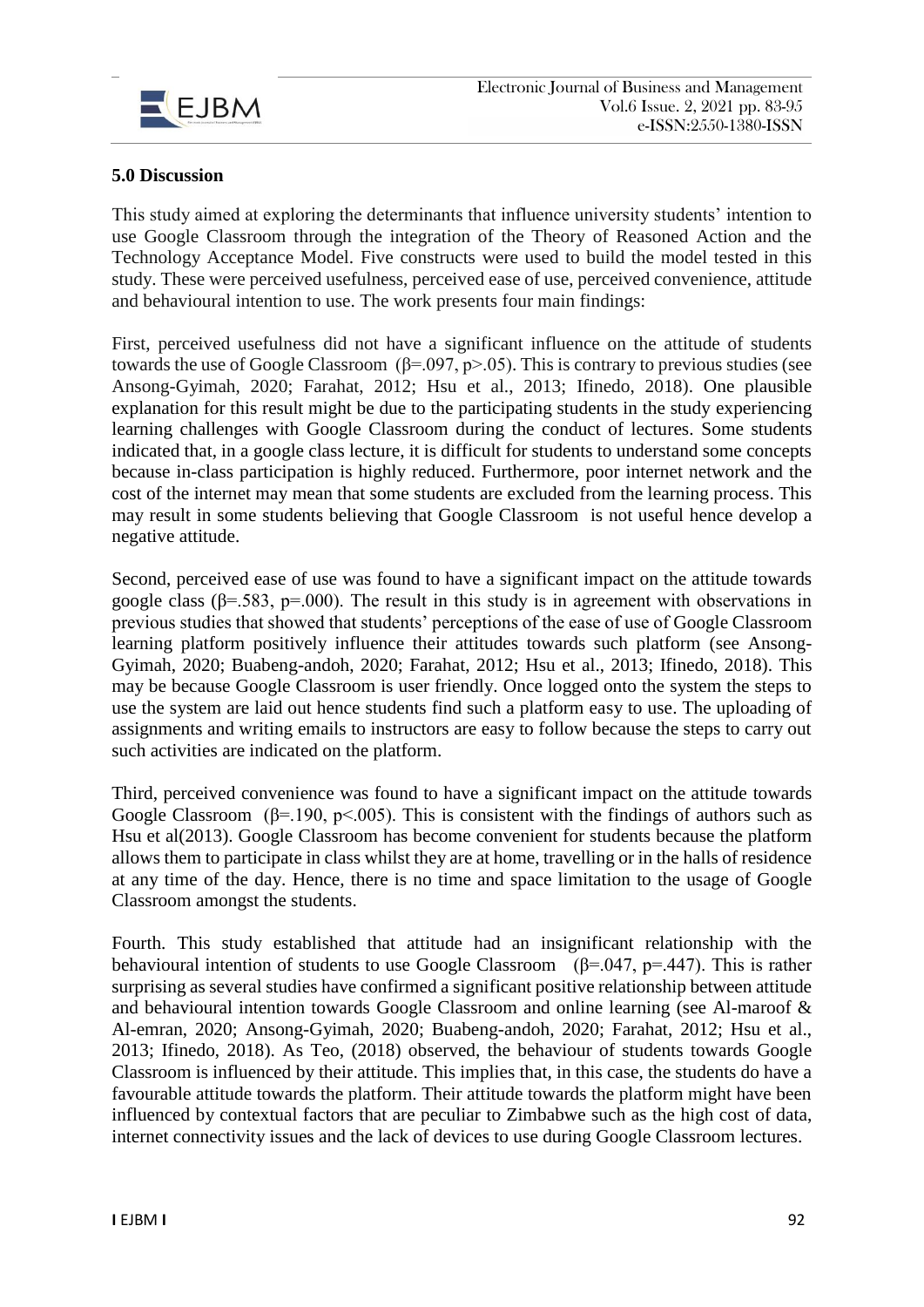

# **Theoretical Implications**

This study has important theoretical implications in the field of education management. First, previous studies have examined the influence of perceived usefulness, perceived ease of use, perceived convenience on the attitude and behavioural intention of students towards Google Classroom in other contexts, especially developed countries. However, to the researchers' best knowledge, no study has been done in the context of Zimbabwean universities. Hence, this study has helped us understand the perceptual differences of students towards Google Classroom across different contexts. In line with this, the attitude construct was found to have an insignificant impact on the behavioural intention of students to use Google Classroom - a result that is inconsistent with several studies across contexts. This inconsistency in findings may be attributed to the differences in the level of economic development across countries. Zimbabwe, being a developing country, is still building and developing its infrastructures such as information technologies and electrical power institutions. These enablers have a huge impact on the seamless provision of online learning systems. The outcome of this study, therefore, makes an important contribution to the literature Google Classroom in the context of developing countries. The study may form the basis upon which future research on this topic can be undertaken.

Second, the findings of this study confirm that the attitude of students towards Google Classroom is not arbitrary but rather is based on validated theoretical attributes such as perceived ease of use and perceived convenience. This study, therefore, extends prior studies and confirms the importance of perceived ease of use and perceived convenience, albeit in a different context. However, there is a need to test the constructs used in this study on other online learning platforms such as Moodle, google meet and zoom in the same context.

# **Implications for Practice**

The study has practical implications for managers in learning institutions such as universities, colleges and schools. First, because perceived ease of use enhances the attitude of students towards Google Classroom, education managers must undertake training workshops to improve the understanding of Google Classroom amongst users.

Second, the fact that perceived convenience had a significant impact on the attitude of students, may mean that education managers must avail resources to enhance the convenience of the Google Classroom platform. These resources include gadgets such as laptops and tablets. Furthermore, there must be a deliberate effort to provide data to students through collaborative arrangements with internet service providers. This will improve the accessibility of the Google Classroom to students thus improving their attitude.

Third, another finding of potential interest is the insignificant relationship between attitude and the behavioural intention to use Google Classroom. Although this relationship was confirmed in this study, it would be unfortunate for education managers to consider the attitude of students as unimportant in shaping the behaviour of students. Attitude still an important predictor of the behavioural intention of students (see Ifinedo, 2018). Hence education managers must craft and implement strategies that shape positive attitudes amongst students.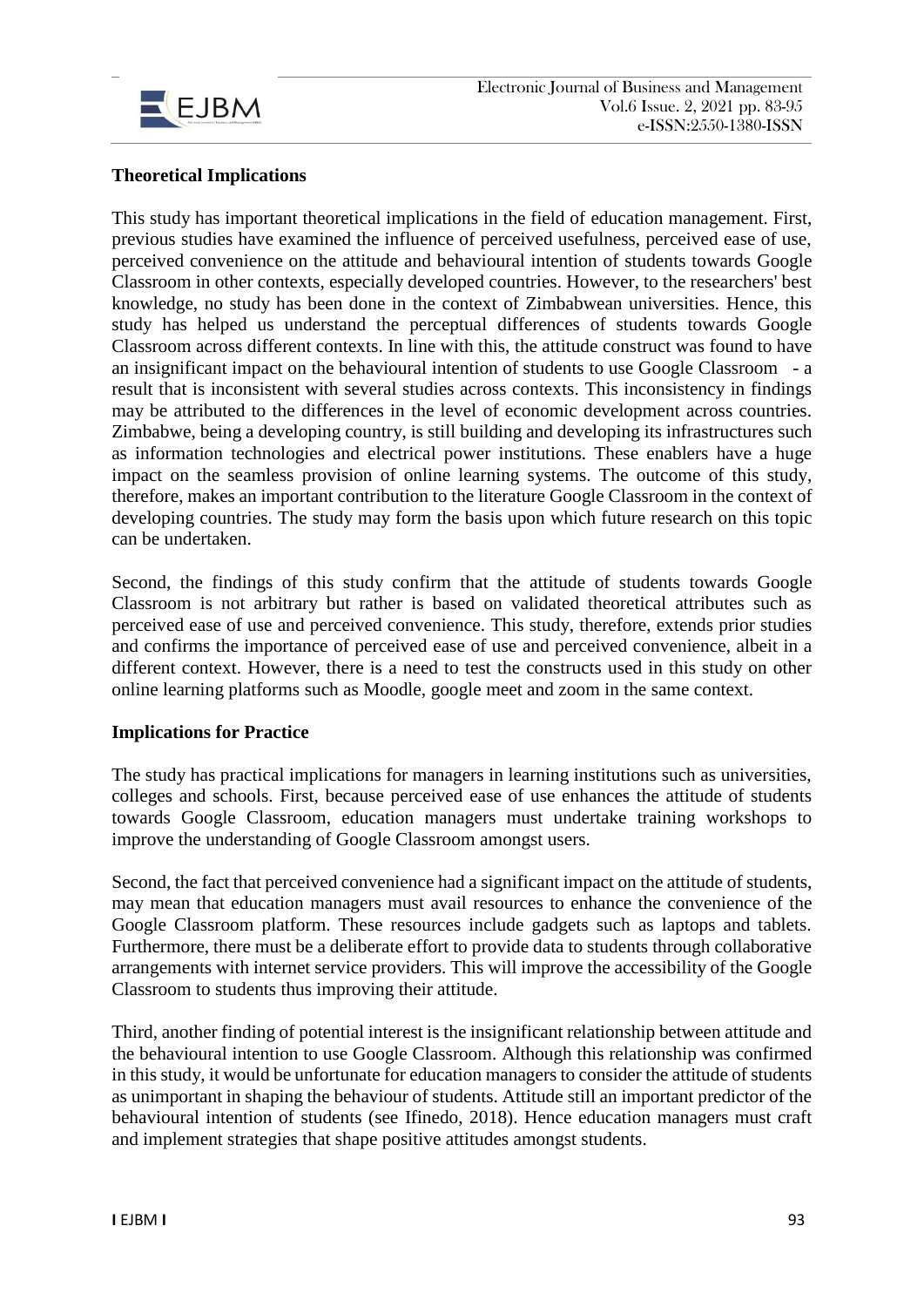

# **Limitations and Future Research**

This study has limitations. The first limitation relates to a small sample size that could not be increased because of the restrictions associated with the Covid-19 period. Most students were not available to participate on the SurveyMonkey platform citing high data costs and internet connectivity issues. It is important that future studies may use large samples to make sure that results reflect an improved understanding of the concept under study. Future studies can be extended to investigate the perception of students towards other learning platforms such as Moodle, Google Meet, zoom and Microsoft teams. These students may cover respondents outside the university students such as those in technical colleges and high school.

## **Conflict of Interest Statement**

On behalf of all authors, the corresponding author states that there is no conflict of interest.

#### **Manuscript Data**

Manuscript data is available on request

## **6.0 References**

- Al-maroof, R. A. S., & Al-emran, M. (2020). Students Acceptance of Google Classroom : An Exploratory Study using PLS-SEM Approach, 112–123.
- Ansong-Gyimah, K. (2020). Students' perceptions and continuous intention to use eLearning systems: The case of Google Classroom . *International Journal of Emerging Technologies in Learning*, *15*(11), 236–244. https://doi.org/10.3991/IJET.V15I11.12683
- Buabeng-andoh, C. (2020). Exploring University students ' intention to use mobile learning : A research model approach.
- COVID-19 and higher education: Today and tomorrow. (2020), 1–54.
- Demuyakor, J. (2020). Coronavirus ( COVID-19 ) and Online Learning in Higher Institutions of Education : A Survey of the Perceptions of Ghanaian International Students in China, *10*(3).
- Farahat, T. (2012). Applying the Technology Acceptance Model to Online Learning in the Egyptian Universities, *64*, 95–104. https://doi.org/10.1016/j.sbspro.2012.11.012
- Heggart, K. R. (2018). Getting the Most from Google Classroom : A Pedagogical Framework for Tertiary Educators Getting the Most from Google Classroom : A Pedagogical Framework for, *43*(3).
- Hsu, H., Chang, Y., Lou, H., & Luo, W. (2013). Extended TAM Model: Impacts of Convenience on Acceptance and Use of Moodle  $\cdot$ , 3(4), 211–218.
- Ifinedo, P. (2018). Determinants of students ' continuance intention to use blogs to learn : an empirical investigation, *3001*. https://doi.org/10.1080/0144929X.2018.1436594
- Iftakhar, S. (2016). Google Classroom: what works and how?, *3*, 12–18.
- Kirby, D. A., Guerrero, M., & Urbano, D. (2011). Making universities more entrepreneurial: Development of a model. *Canadian Journal of Administrative Sciences*, *28*(3), 302–316. https://doi.org/10.1002/CJAS.220
- Kumar, J. A., & Bervell, B. (2019). Google Classroom for mobile learning in higher education : Modelling the initial perceptions of students.
- Ontext, G. L. C. (2020). The COVID-19 Crisis Response : Supporting tertiary education for continuity, adaptation, and innovation, (April).